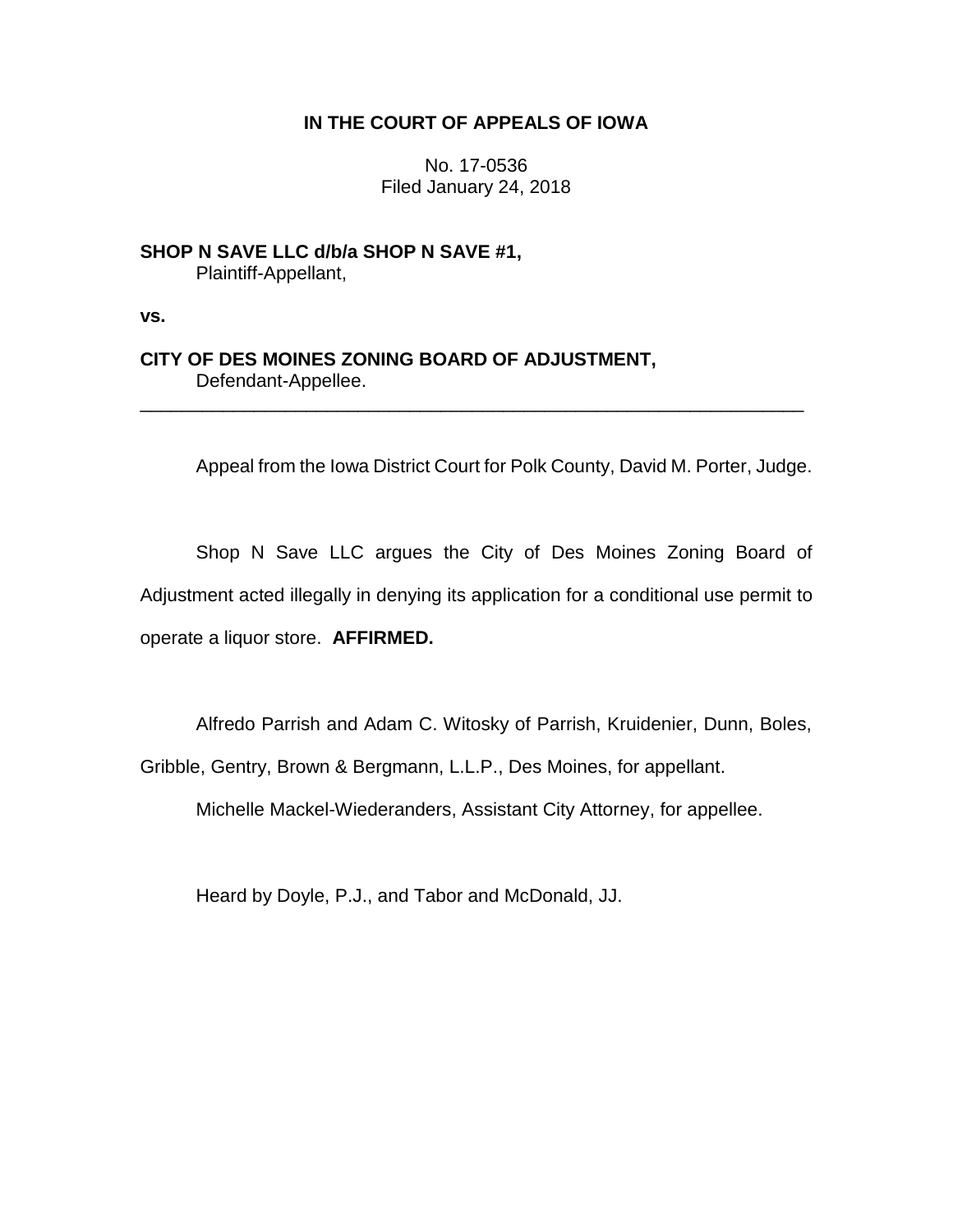### **DOYLE, Presiding Judge.**

Shop N Save LLC (Shop N Save) filed a certiorari action challenging the decision of the City of Des Moines Zoning Board of Adjustment (Board) denying it a conditional use permit (CUP) to operate a liquor store. The district court found substantial evidence supported the Board's denial of the CUP and affirmed. On appeal, Shop N Save argues the Board acted illegally in denying the CUP. Because substantial evidence supports the district court's decision, we affirm.

#### **I. Background Facts and Proceedings.**

This appeal concerns a Shop N Save convenience store located on Martin Luther King Jr. Parkway in Des Moines. The store operated as a limited food/retail sales establishment, which may derive no more than forty percent of its gross sale receipts from the sale of liquor, wine, beer, and tobacco products. In March 2015, Shop N Save applied for a CUP to operate as a liquor store, which would eliminate the store's limit on gross sales receipts from the sale of those products.

The Board considered Shop N Save's CUP request at an April 2015 meeting. The district court summarized the evidence presented:

A City staff member issued a report recommending the denial of a permit for the Shop to operate as a liquor store and proposed a permit be issued allowing [Shop N Save] to continue to operate as a limited food/retail establishment. In addition, two residents living in close proximity to [Shop N Save] spoke in opposition of the issuance of a liquor store permit citing ongoing problems with noise, crime, and other concerns. Specifically, several residents spoke about [Shop N Save]'s property being littered with trash, liquor, and beer encroaching on the surrounding properties, windows rattling from loud music and other disturbances in the late hours of the morning, public urination, physical altercations, narcotics transactions, public intoxication, and trespassing. All of these issues occurring with [Shop N Save] having a more restricted sale of alcohol as a limited food/retail establishment. It was even reported young children had witnessed the instances of public urination on [Shop N Save]'s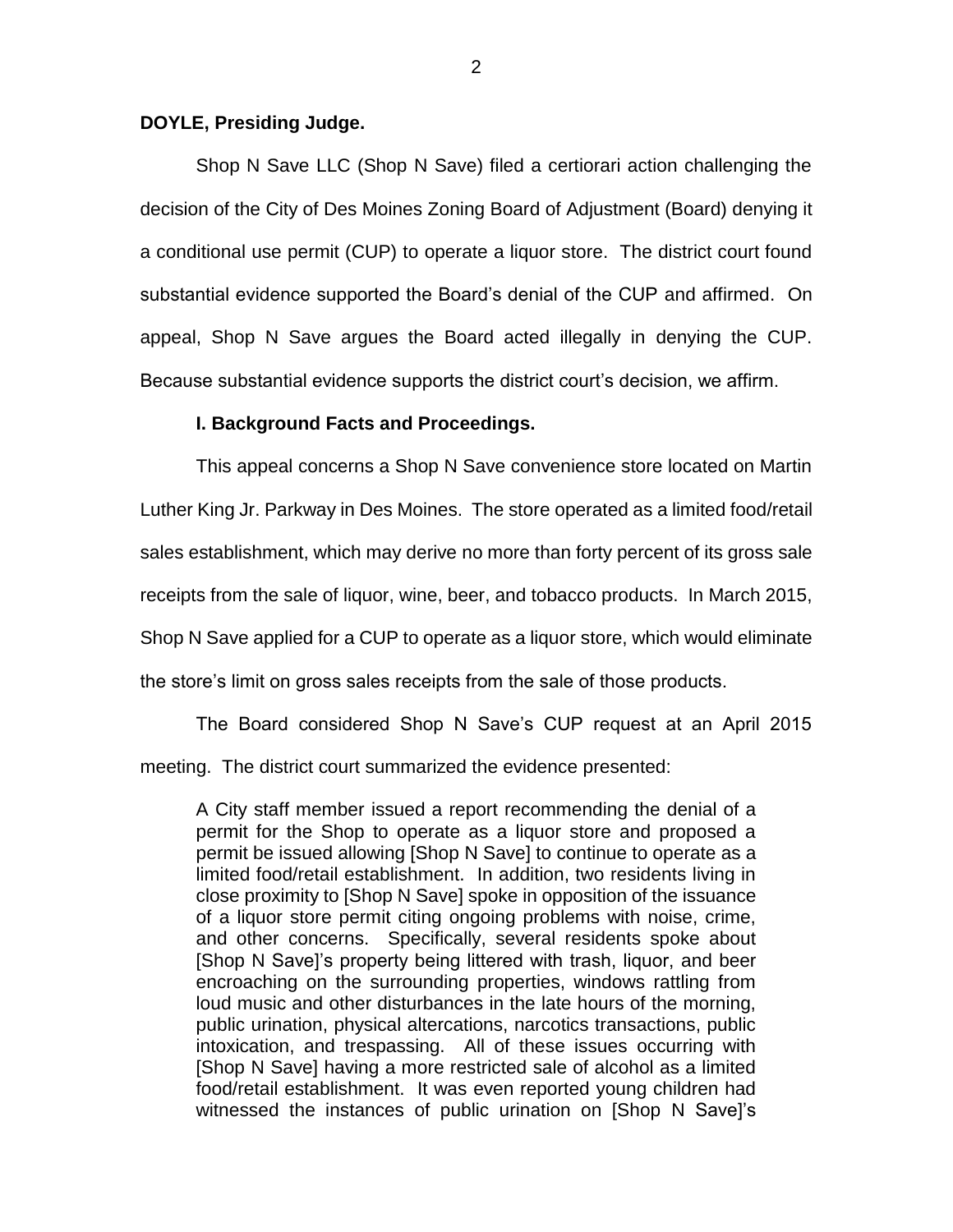premises. Numerous written comments were also submitted by neighbors in opposition of the liquor store permit, citing many of the same concerns and issues set forth previously. In addition, a neighborhood association adjacent to [Shop N Save] called Prospect Park voiced concerns for the granting of such a permit, noting the disruption liquor stores pose to residential neighborhoods.

The Board found Shop N Save failed to satisfy the criteria necessary for a

liquor store CUP. In its April 28, 2015 decision and order, the Board specifically

found,

The subject property is in very close proximity to single family residential uses, as there is a residential property 45 feet to the north, 0 feet to the east, and 12 feet to the south. Thus, occupying the premise with a liquor store would not adequately safeguard the health, safety and general welfare of persons residing in the adjoining and surrounding residential area. Testimony provided by neighbors during the hearing, and concerns raised by the Prospect Park Neighborhood Association in a letter to the Board, demonstrated that the sale of alcoholic liquor on the premise recently and in the past has created a nuisance situation, including noise, trash and safety concerns.

The Board denied Shop N Save's application for a liquor store CUP.

In May 2015, Shop N Save petitioned for a writ of certiorari in the district court. *See* Iowa Code § 414.15 (2015). It argued the Board illegally denied it a liquor store CUP and asked that the court order the Board to issue the CUP. Following a November 2016 hearing, the district court found substantial evidence supported the Board's decision and affirmed its decision to deny Shop N Save the

CUP. *See id*. § 414.18. Shop N Save appeals.

# **II. Scope and Standard of Review.**

The district court may sustain a writ of certiorari where an inferior tribunal exercising judicial functions acts illegally. *See* Iowa Rs. Civ. P. 1.1401, 1.1411. A decision is illegal if substantial evidence does not support it. *See Bowman v. City*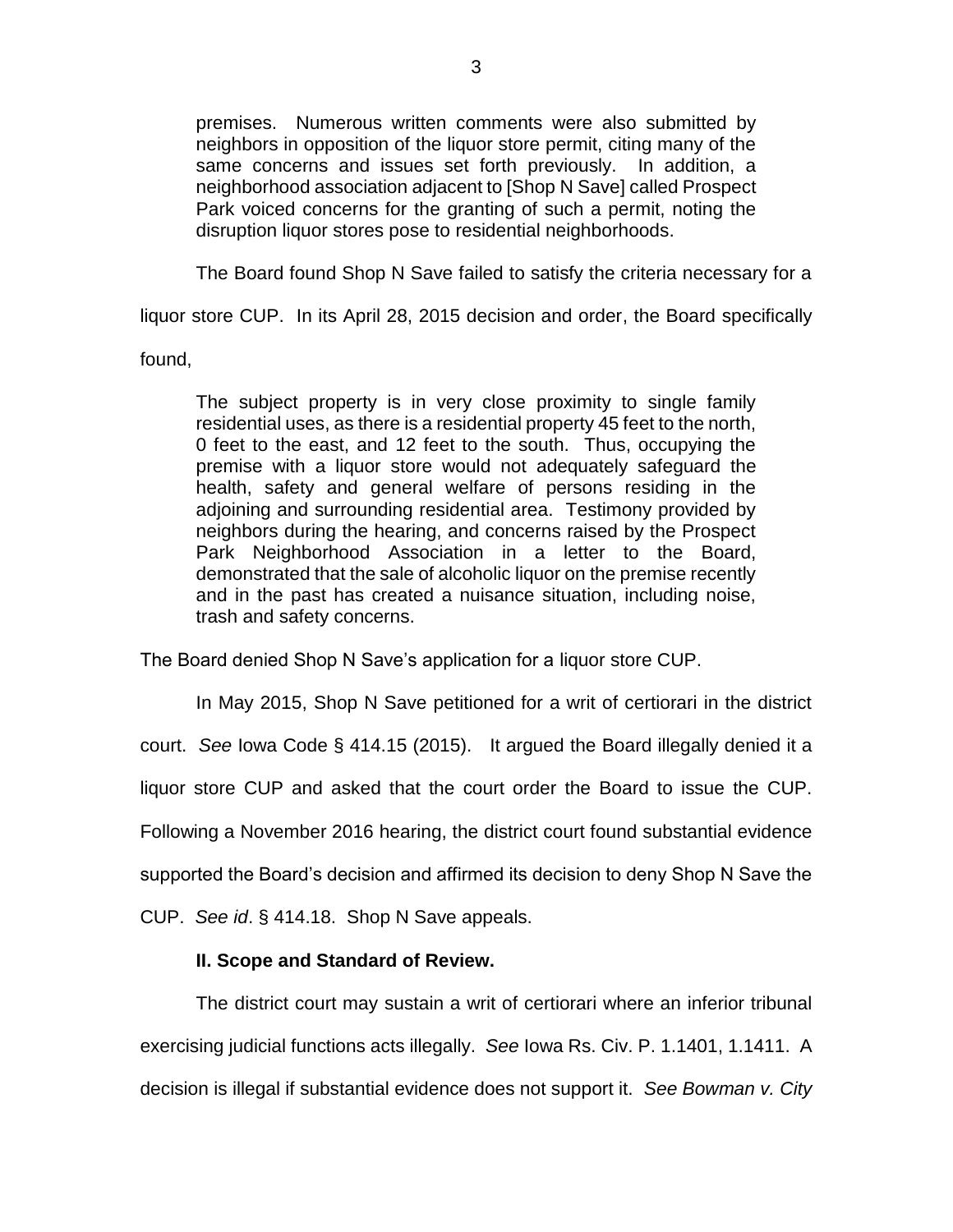*of Des Moines Mun. Hous. Agency*, 805 N.W.2d 790, 796 (Iowa 2011). Evidence is substantial if it "would be deemed sufficient by a neutral, detached, and reasonable person, to establish the fact at issue when the consequences resulting from the establishment of that fact are understood to be serious and of great importance." Iowa Code § 17A.19(10)(f)(1).

On appeal of a certiorari action, we review the district court's ruling for the correction of errors at law. *See Bowman*, 805 N.W.2d at 796. The court's action has the effect of a jury verdict. *See Wells v. Dallas Cty. Bd. of Adjustment*, 475 N.W.2d 680, 682 (Iowa Ct. App. 1991). Its fact findings are binding if a reasonable mind would accept the evidence as adequate to reach the same finding regardless of whether it could support contrary inferences. *See id*. We construe the court's findings broadly and liberally, and where ambiguous, we construe the findings to uphold—rather than defeat—the trial court's judgment. *See id.*

### **III. Discussion.**

The Board shall grant a CUP only if the business establishes the following criteria:

1. The business conforms with [zoning restrictions].

2. The proposed location, design, construction and operation of the particular use adequately safeguards the health, safety and general welfare of persons residing in the adjoining or surrounding residential area.

3. The business is sufficiently separated from the adjoining residential area by distance, landscaping, walls or structures to prevent any noise, vibration or light generated by the business from having a significant detrimental impact upon the adjoining residential uses.

4. The business will not unduly increase congestion on the streets in the adjoining residential area.

5. The operation of the business will not constitute a nuisance.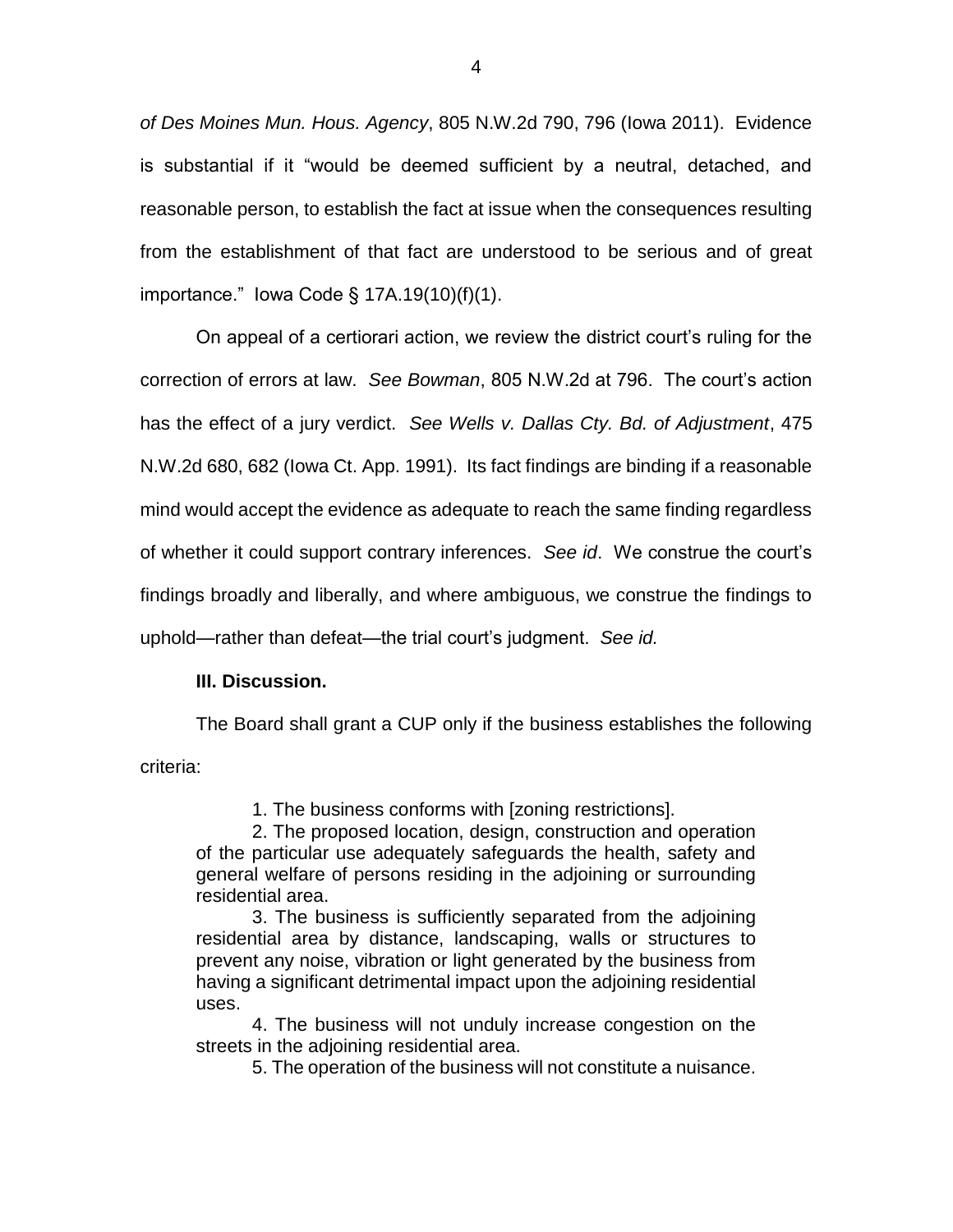Des Moines, Iowa, Municipal Code § 134-954(b). "The failure to satisfy even one of the ordinance's conditions is fatal to a permit application." *W & G McKinney Farms, L.P. v. Dallas Cty. Bd. of Adjustment*, 674 N.W.2d 99, 103-04 (Iowa 2004). Shop N Save has the burden of proving all of these conditions were satisfied. *See id.*

The Board denied Shop N Save the liquor store CUP based on the store's proximity to single family residential uses, which it determined "would not adequately safeguard the health, safety and general welfare of persons residing in the adjoining and surrounding residential area." The Board also noted concerns voiced by residents of the area and the neighborhood association concerning the nuisance the sale of liquor created in the past, "including noise, trash and safety concerns." The district court found substantial evidence supported the Board's decision:

At the hearing, multiple neighbors cited a plethora of disturbances and nuisances the sale of liquor by [Shop N Save] has caused. The property owners directly adjacent to [Shop N Save]'s premises recounted instances of public urination, violence, public drunkenness, and other disturbances in the late hours of the morning while [Shop N Save] has been in operation. Moreover, the court finds it compelling not a single party, other than [Shop N Save], spoke in favor of granting the liquor store permit.

Based on the "overwhelming evidence" before the Board, the district court found

denying Shop N Save's application was "the only feasible option."

Shop N Save argues there is insufficient evidence to support a finding that

issuance of a liquor store CUP will create a nuisance.<sup>1</sup> Specifically, it claims the

 $\overline{a}$ <sup>1</sup> Because Shop N Save has the burden of proving all grounds for issuing the CUP, it also makes arguments relating to the section 134-954(b)(2) requirement concerning "the health, safety and general welfare of persons residing in the adjoining or surrounding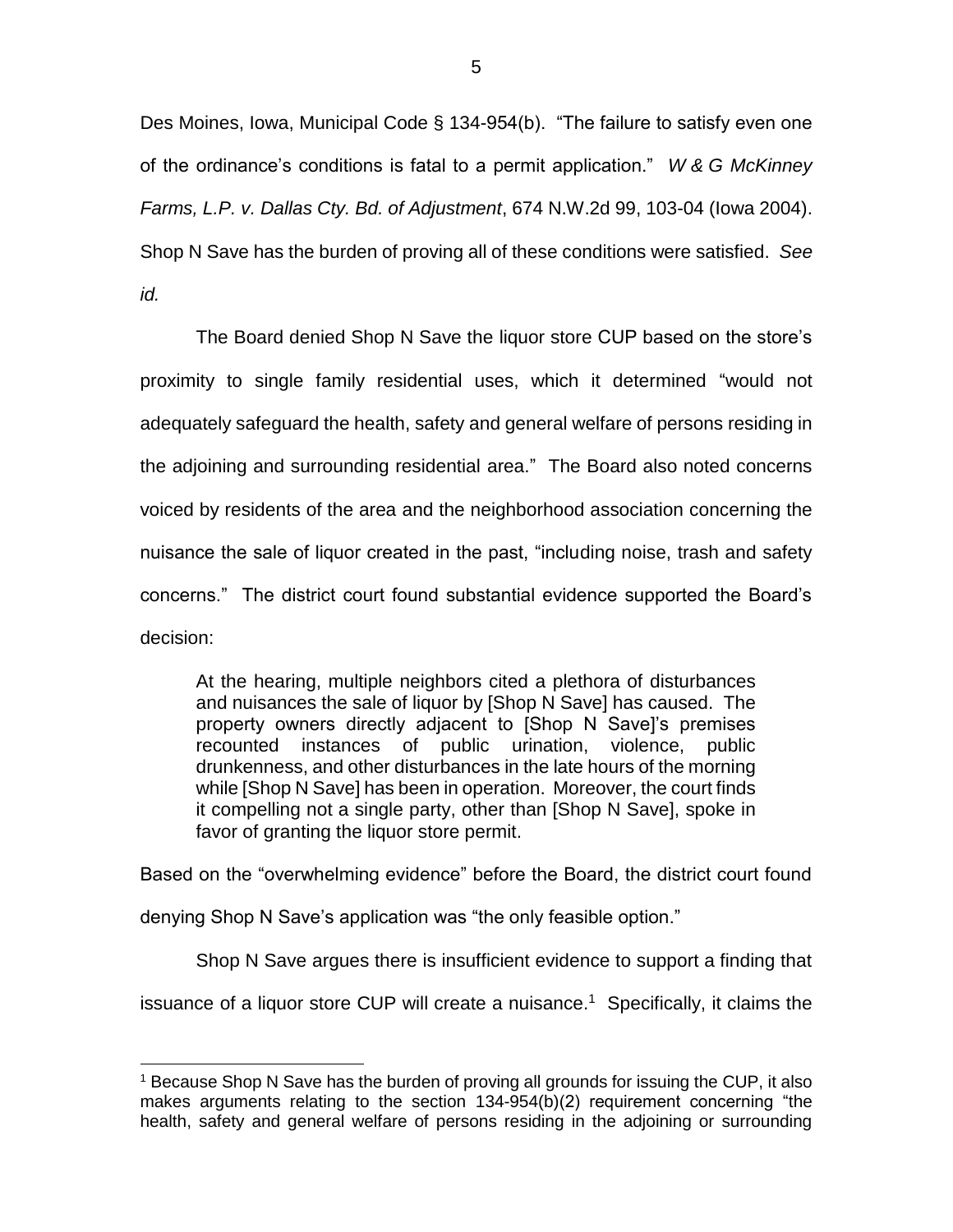Board relied on the "unsupported assumption" that imposing reasonable conditions on the store's operation would not curb the nuisance activity.<sup>2</sup> Shop N Save also argues that "only four individuals" opposed issuing the permit and their opposition was the result of problems that arose under the prior owner. $3$ 

We find substantial evidence supports the findings that issuing Shop N Save a CUP to operate as a liquor store would create a nuisance. Two neighbors of the Shop N Save attended the Board's meeting to speak in opposition to issuing the CUP. They cited the amount of trash generated as a result of the store and complained the trash came onto their property. There were also complaints concerning the noise the Shop N Save attracted causing their windows to rattle and Shop N Save customers urinating in public. Loitering was a concern, with one neighbor explaining that customers waited for the Shop N Save to open and would sit in the grass or stand behind the building to drink. In a written complaint, one neighbor cited problems of "trash, drunkenness, criminal behavior, vandalism, shootings, [and] drug dealing" existed with the Shop N Save's limited liquor sales and opined that "[e]asier access to alcohol will make it worse." Another echoed

 $\overline{a}$ 

residential area" and the section 134-954(b)(3) requirement concerning noise, vibration, and light. Because our finding that Shop N Save failed to meet its burden of showing the CUP would not create a nuisance is dispositive, we need not address the sufficiency of the evidence relating to the other requirements of section 134-954(b).

<sup>&</sup>lt;sup>2</sup> In the same order denying Shop N Save's application for a liquor store CUP, the Board reissued a CUP allowing Shop N Save to continue to operate as a limited food and retail sales establishment, but with certain conditions. Those conditions include requiring Shop N Save to close from 12:00 a.m. to 6:00 a.m. daily, eliminate signs advertising the sale of wine or beer that are visible outside of the building, prohibit loitering, provide litter and trash receptacles inside and outside the premises, and illuminate parking areas provided to customers. Shop N Save argues that imposing these same conditions on a liquor store CUP would eliminate the nuisance concerns.

 $3$  Shop N Save's ownership had purportedly changed sometime in the month leading up to the Board's meeting.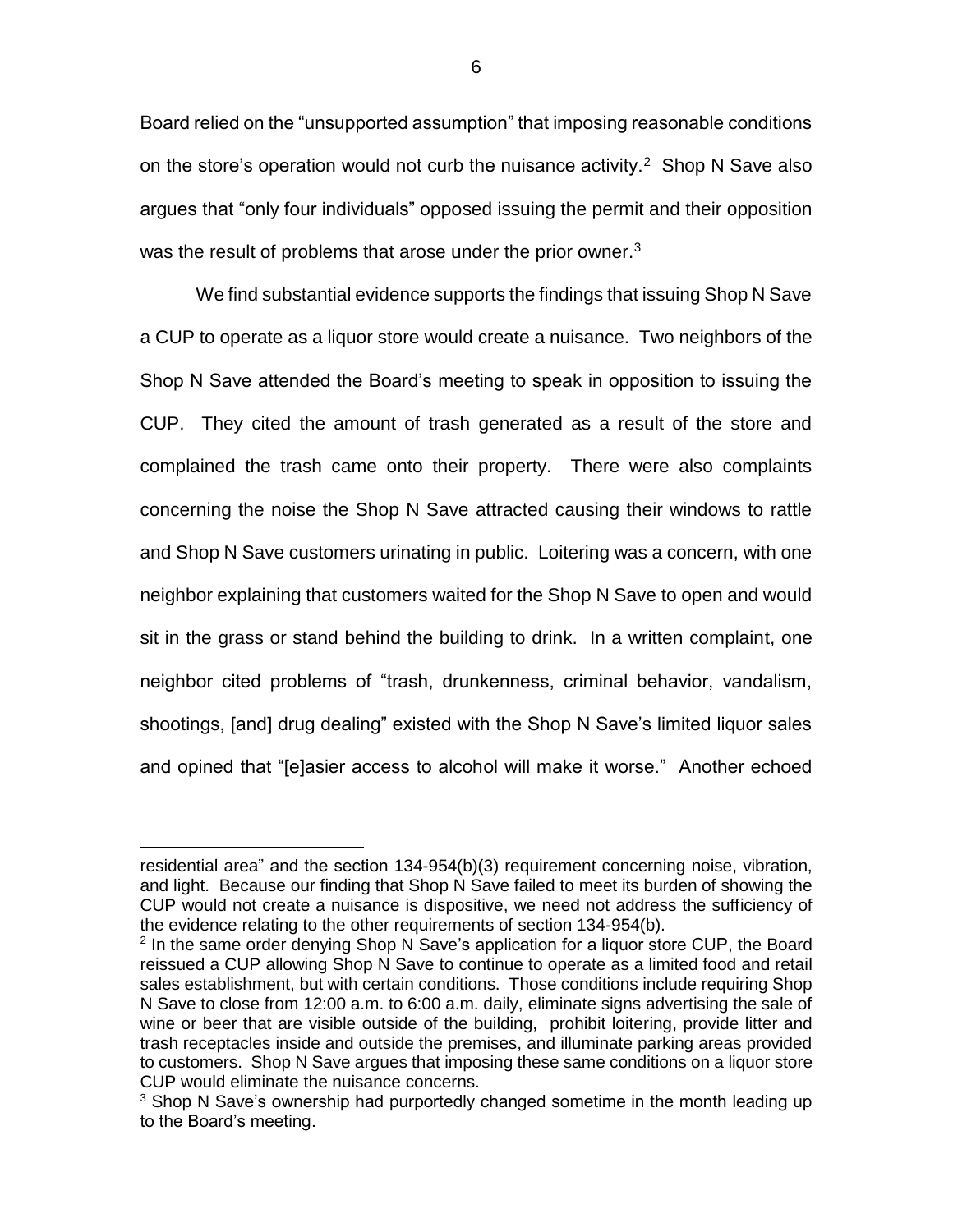this sentiment. In an email to the Board, the neighborhood association detailed

additional concerns about issuing Shop N Save a liquor store CUP:

1. The store is too close to the Freedom for Youth Center at 2301 Hickman. Freedom for Youth is a ministry offering education, training for employment and leadership, and aspect of faith. In short, [its] purpose is to help youth develop high moral standards and to contribute to society.

2. They had been shut down previously for selling synthetic marijuana. We don't believe that they have completely "turned around."

3. The owner lives out of town. He is unlikely to be overly concerned about his store's effect on the neighborhood.

4. The stores are located in a residential area. The city doesn't need liquor stores in residential areas. They should be restricted to business areas, and rezoning the area does not change its essential nature, which is residential.

5. The former Oasis, now know[n] as the Prospect Park Market, was forced to stop selling any alcohol products a month or two ago. The impact has been dramatic: no more gun shots at night, less litter, more people going in to actually buy a few groceries, snacks, pop, and such because they aren't afraid to go there. No more scary people in the area, slower traffic on Payne. No obvious drug trafficking in the parking lot. Getting alcohol out of the Stop N Saves will have similar affects.

In contrast, no one spoke in favor of granting Shop N Save a liquor store CUP.

Shop N Save claims the nuisance concerns were resolved with a change in

ownership. At the Board meeting, it claimed the new owner would make changes and "does intend to . . . make the building look a lot better" and that "marked changes" would occur "pretty rapidly." However, Shop N Save failed to provide the Board with evidence to back up these aspirational claims. Rather, when the Board asked one of the neighbors about any changes that had occurred since the transfer of ownership, she stated she had not noticed any improvement. Is it possible that a reasonable person might conclude that the Shop N Save would make the adjustments necessary to alleviate the nuisance concerns that arose